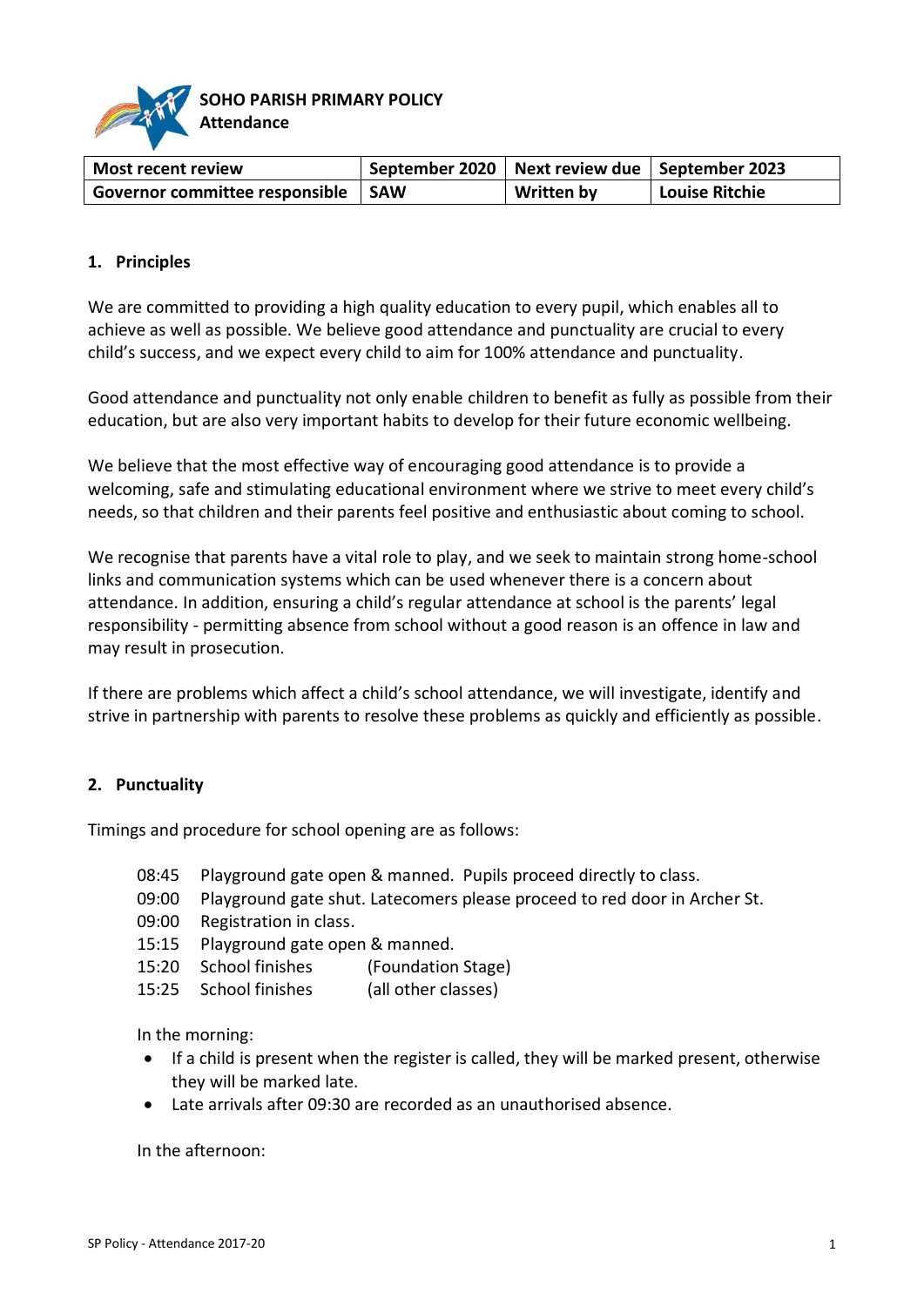Children not collected by 15:35 will be taken to Reception class for collection and marked as collected late. If you are late for collection and the playground gate is shut, please go to the Red Door.

On Fridays, children and parents if they wish go directly to class. Parents should leave the classroom by 08:58 to allow the class to take registration at 09:00.

# **3. Understanding types of absence**

Every half – day absence from school has to be recorded and classified with a code by the school, as either AUTHORISED or UNAUTHORISED. Only the school can make this decision and record it. This is why information about the cause of any absence is always required, preferably in writing.

- AUTHORISED absences are mornings or afternoons away from school for a good reason like illness, medical/ dental appointments which unavoidably fall in school time, emergencies or other unavoidable causes.
- UNAUTHORISED absences are those which the school does not consider reasonable and for which "leave" of absence has not been given. This type of absence can lead to the Local Authority using sanctions and /or legal proceedings. Some examples of this include:
	- Parents/carers keeping their child away from school unnecessarily
	- Truancy before or during the school day
	- Absences that have not been properly explained
	- Late arrival after the close of registration (morning or afternoon)
	- Shopping trips, looking after other children or adults or birthdays
	- Day trips and holidays in term time that have not been agreed

# **4. Medical needs**

Absence from school can be authorised if there is a valid medical reason.

#### **a. Illness**

Whilst it is understood that any child can have an illness and be away from school for a given period, we do not expect children to miss school for trivial reasons, such as minor coughs and colds.

#### Broken bones

Children who have suffered injuries such as broken bones should attend school if their Doctor advises that this is appropriate. Staff will make reasonable adjustments to ensure that children with injuries are kept safe at school and are able to participate in the curriculum with minimal disruption to their learning.

Participation in activities at school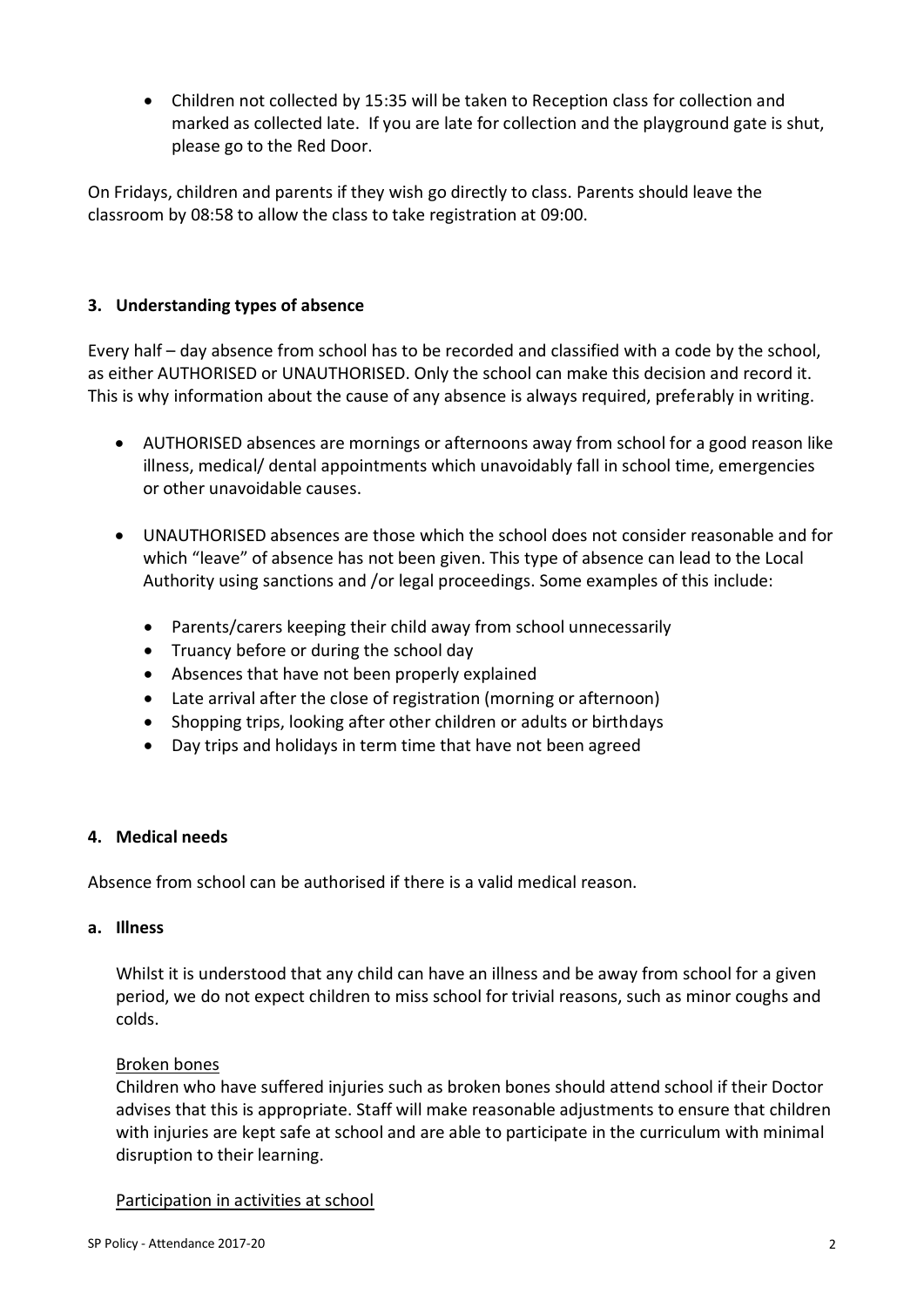We consider that any child who is well enough to attend school should be well enough to participate in all activities, including PE, playtimes and any outdoor activities. However, a child who has an injury may be unable to participate in PE. If the parent feels this applies to their child, it is their responsibility to discuss this with the Class Teacher, Headteacher or School Administrator in advance. All other children will be expected to take part in all normal school activities.

# Medication

Children should not miss school because they are taking medication unless this has been advised by a Doctor. If a child is taking medication such as antibiotics, the parent should contact the School Administrator, and follow the procedures set out in the school's policy regarding administration of medicines.

# Proof of illness

If a child is absent for more than 3 days, the parents should provide the school with a Doctor's note explaining the absence.

Where a pupil has frequent absences the school may decide to ask for evidence such as a medical certificate, appointment card, or a label from prescription medication for each absence, even a single day, before authorising that absence.

Additionally the school may wish to refer to the school nursing service where there are health concerns or if there is a view that illness is being used as an excuse to cover other reasons for absence.

# **b. Illness during the school day**

If a child becomes ill during the school day, or suffers an injury which requires medical attention, the school may decide to contact the parents and ask them to collect the child. This decision must always be taken by the Headteacher, or Deputy in their absence, in consultation with the First Aider.

# **c. Dental/Medical Appointments**

Wherever possible, parents/cares should make every effort to avoid making medical or dental appointments during the school day. It is preferable to try and arrange these during holiday periods or at the beginning or end of the school day. An appointment at the beginning of the school day should not result in a whole day's absence from school.

# **5. Absence for non-medical reasons**

Occasionally, non-medical absence may be authorised if there are exceptional circumstances affecting a family, such as a bereavement. Parents should discuss this with the Class Teacher, Headteacher or School Administrator at the earliest possible stage.

# **a. Holidays in term-time**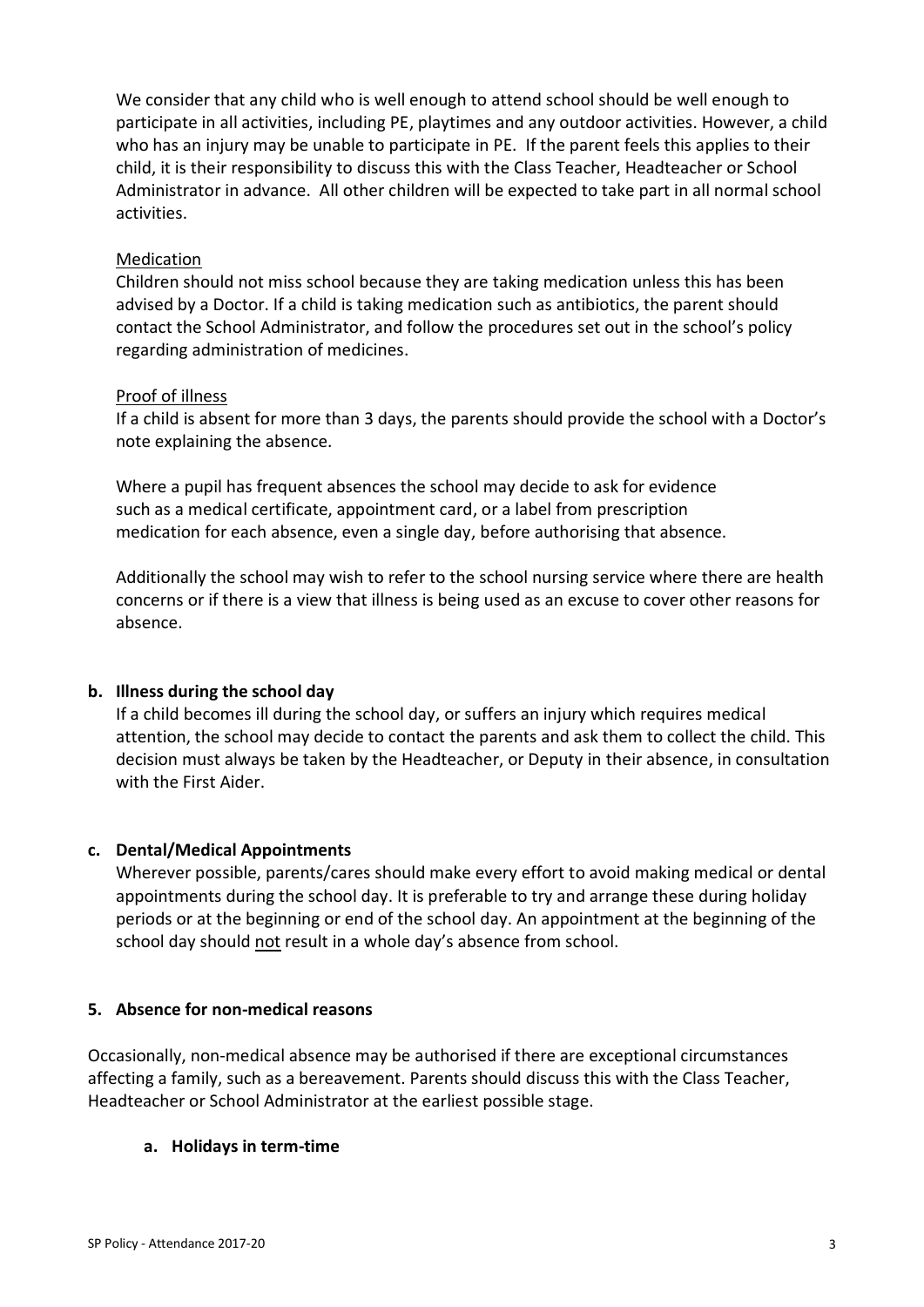There are 14 weeks of school holidays per year, and additional holidays should not be taken in term time. Any holiday taken in term-time will be unauthorised and may result in further action (see sections 5 & 8 below).

We understand that some families have relatives in distant parts of the world, and that occasionally they may wish to make extended trips abroad. We urge all parents to inform us if they are contemplating such a visit and will work with parents to try and agree a timetable which minimises the child's absence from school.

### **b. Religious observance**

We authorise absence for religious observance in line with Local Authority guidance and therefore:

- We will not normally authorise more than one day's absence in any term for any individual occasion of religious observance (thus no more than 3 days in any academic year)
- Parents should inform the school in advance if their child will be absent to observe a religious festival. Such absences will be unauthorised if the school has not been informed in advance.

# **6. Regular and persistent absenteeism:**

A pupil becomes a 'persistent absentee' (PA) when they are absent from school for 10% or more across the school year for whatever reason. The reasons can be both authorised and unauthorised.

Absence at this level will do considerable damage to any child's educational achievement and future prospects. We will need the full support and co-operation of all parents to tackle this.

- **We will monitor all absence thoroughly**
- **If your child's attendance has reached or is in danger of reaching the PA level we will** inform you immediately and make the case a priority.
- Pupils who have reached the PA level will be tracked and monitored carefully through our pastoral system and we will combine this with academic mentoring where absence is seen to affect progress and attainment.
- All PA pupils and their parents will be subject to an Action plan and the plan may include: the allocation of additional support through a mentor or an external agency, individual programmes and participation in group activities around raising attendance.
- All PA pupils will be made known to the Westminster Early Help team and/or the Local Authority (LA).

# **7. Removal from the school roll**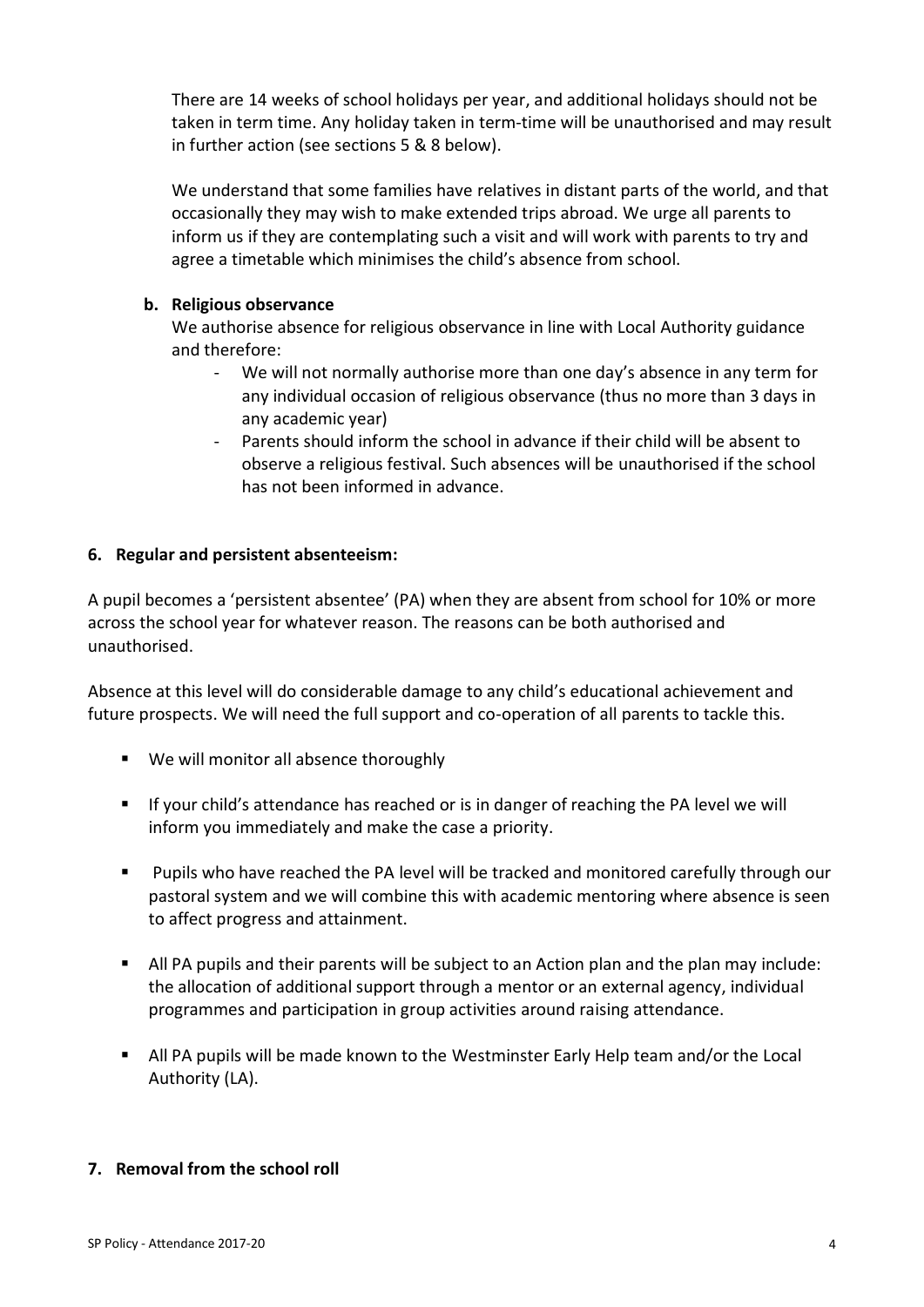Any pupil absent for more than 4 consecutive weeks will be removed from the school roll, unless the absence is for genuine medical reasons which are substantiated by a Doctor's letter. The parents of a pupil who has been removed from the roll would have to reapply for their child's school place if they wished their child to return to the school. The place may be allocated to another child on the waiting list if that child has higher priority under the published admissions criteria.

# **8. Action to address attendance / punctuality concerns**

Any child whose rate of attendance and/or punctuality falls below 95% may be regarded as cause for concern unless there is a valid reason for the absence (eg a single illness such as chickenpox). Where a concern is identified, the Learning Mentor will liaise with the parents to discuss any barriers to attendance, and agree an improvement plan, with interventions if appropriate. Our aim is always to work together with families in a positive way to overcome barriers.

If a parent fails to cooperate with the school in overcoming attendance problems, the school may refer the case to the Westminster Early Help team and/or the LA, who may decide to issue a Fixed Penalty Notice against the parent.

# **9. Roles and responsibilities**

### The **Governing Body** will:

- set annual targets for attendance, and monitor the school's performance in relation to these
- make strategic decisions concerning the school's attendance policy and practice

#### The **Standards, Achievement and Wellbeing Committee** will:

- recommend strategic decisions concerning the school's Attendance Policy and practice to the Governing Body
- monitor the implementation of this Policy, and ensure it is reviewed annually.
- monitor the school's half-termly attendance data, and report to the full Governing Body their findings on progress towards the annual attendance targets.

#### The **Headteacher** will:

- ensure that all staff, parents and pupils are aware of their roles and responsibilities in relation to attendance and punctuality.
- ensure that the school provides a welcoming, safe and stimulating learning environment, where every effort is made to meet each child's needs.
- ensure that the school uses effective strategies for promoting good attendance and punctuality.
- ensure that the school has effective systems for recording attendance and punctuality.
- ensure that the school has effective systems for following up absence and lateness.
- ensure that the school has effective systems for addressing specific concerns regarding attendance and punctuality, including referral to the Westminster Early Help team and/or the LA.
- ensure that reasonable adjustments are made to facilitate the attendance of children with medical needs, injuries or disabilities.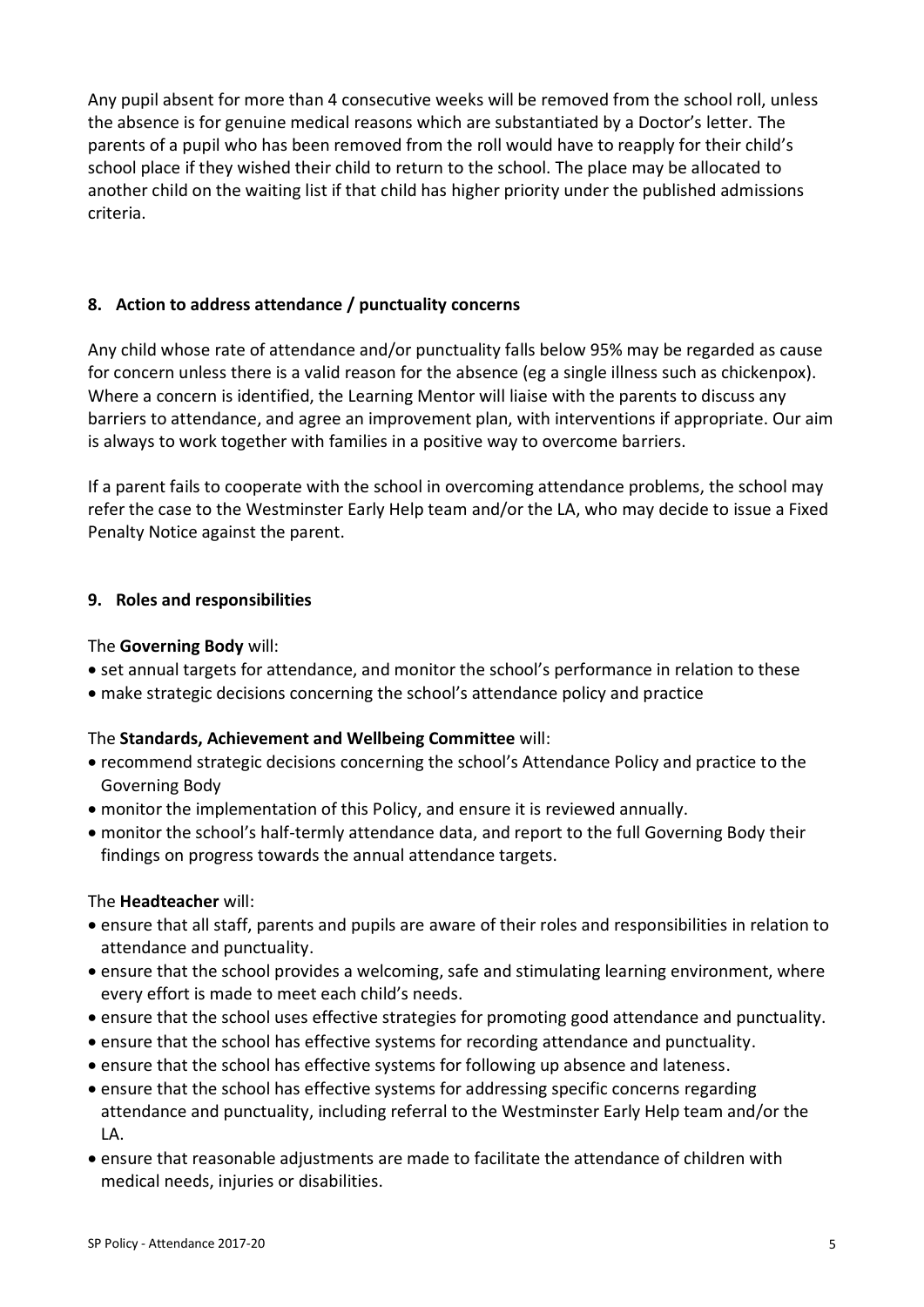- take any decisions to involve external agencies in cases of poor attendance, such as formal referral to the Westminster Early Help team and/or the LA, or the use of Fixed Penalty Notices.
- ensure that the staff handbook is updated annually to give current guidance on the completion of attendance registers.
- ensure that statutory attendance returns are made to the LA and DfE, and ensure that these are made available to the Governors' SAW Committee.

### The **School Administrator** will:

- ensure that all parents are aware of the school's Attendance Policy and the Parents' Promise contained in the Guide for Parents.
- monitor attendance registers daily for accuracy of completion, and liaise with class teachers to clarify any inconsistencies.
- ensure that all new teachers and supply teachers are briefed on how to complete attendance registers, through drawing their attention to the relevant section in the staff handbook.
- receive and record late arrivals, enquiring into the reason for lateness and recording this in the late book.
- make first day contact with parents where no reason for absence has been given, and chase any outstanding reasons for absence.
- alert the Learning Mentor immediately to the absence of any Child In Need or on the Protection Register, or another whose attendance is known to be causing concern.
- identify any pupils who are beginning to show patterns of poor attendance/punctuality, and inform the Learning Mentor, Class Teacher and Headteacher.
- liaise with the Westminster Early Help team and/or the LA to ensure that action is taken to address persistent attendance problems.
- provide termly attendance returns as required by the LA and DfE, presenting these first to the Headteacher for checking and authorisation.

#### **Class Teachers** will:

- ensure they complete attendance registers in an accurate and timely manner, in accordance with school procedures as described in the Staff Handbook.
- alert the Learning Mentor or School Administrator immediately to the absence of any child whose attendance is causing particular concern.
- promptly record in the register any messages they receive from parents regarding reasons for absence.

#### The **Learning Mentor** will:

- provide parents with advice and guidance on attendance, as required.
- work with pupils and families who are experiencing difficulty with attendance and/or punctuality, and plan interventions as appropriate.
- liaise with external agencies such as Social Services and the Westminster Early Help team where appropriate in overcoming barriers to attendance.
- ensure that the School Administrator, Headteacher and relevant Class Teachers are kept informed over attendance concerns, and any interventions which are being implemented.

#### **All staff** will:

ensure they are familiar with this policy.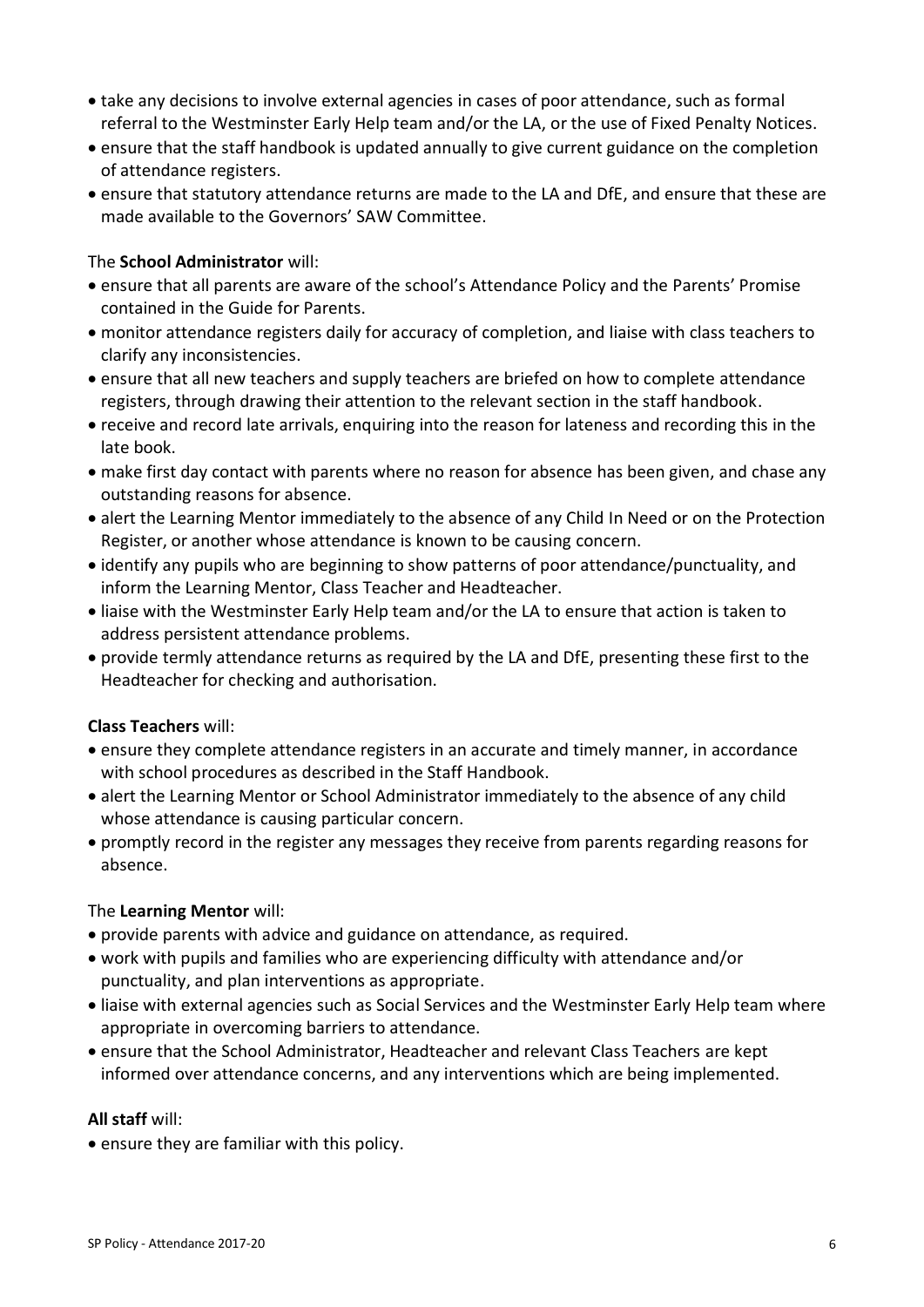- fulfil their job descriptions as well as possible in order to contribute to making the school a welcoming, safe and stimulating learning environment, where every effort is made to meet each child's needs.
- provide good role models of attendance and punctuality.
- avoid taking holidays in term-time.
- Inform the Class Teacher or Learning Mentor promptly where they are aware of any issues affecting the attendance of a particular pupil.
- cooperate with the Headteacher in making reasonable adjustments to facilitate the attendance of children with medical needs, injuries or disabilities.

# **Parents** will:

- make every effort to ensure that their child attends school every day and on time.
- make every effort to ensure that their child attends school in a fit condition to learn, ie having had sufficient sleep, well nourished and appropriately clothed.
- inform the school promptly if their child is unable to attend, giving reasons for their absence.
- provide the school with a doctor's note explaining the absence if their child is absent for more than 3 consecutive days.
- inform the school office of the reason on arrival in case of lateness.
- work cooperatively with the school to resolve any issues related to their child's attendance or punctuality.
- complete a form requesting leave of absence if they know in advance that their child will have to miss school due to special circumstances.
- avoid taking their child on holidays in term-time.

#### **Pupils** will:

make every effort to come to school every day and on time.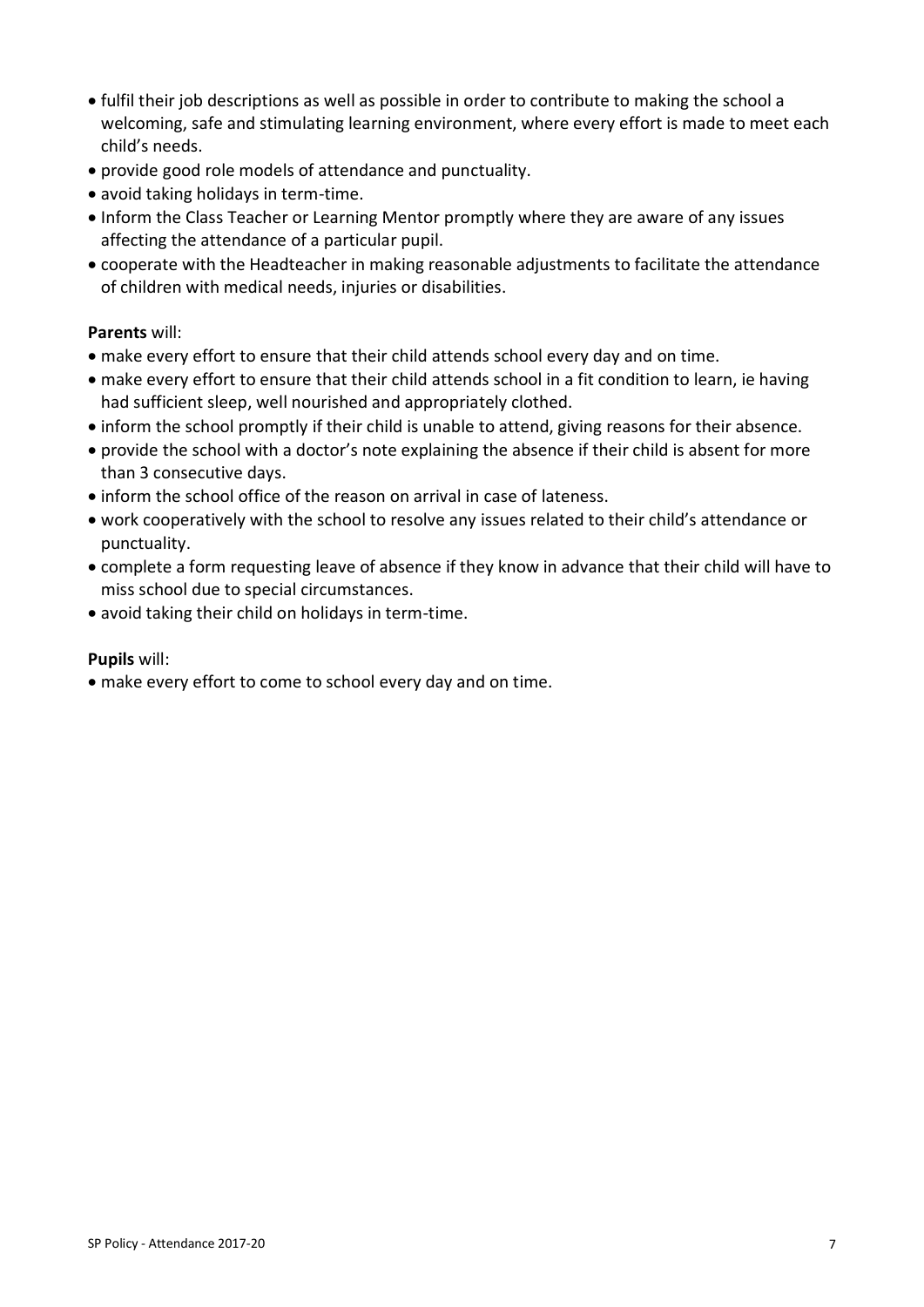

# **SOHO PARISH PRIMARY POLICY Covid Addendum to Attendance Policy**

| <b>Most recent review</b>            | September 2020   Next review due   Ongoing |                   |                |
|--------------------------------------|--------------------------------------------|-------------------|----------------|
| Governor committee responsible   SAW |                                            | <b>Written by</b> | Louise Ritchie |

### **Westminster Statutory School Attendance**

School attendance is mandatory again from the beginning of the autumn term. This means the usual rules on school attendance apply, including:

Parental duty to ensure a child attends regularly at school where the child is a registered pupil at school, and of compulsory school age

School responsibility to record attendance and follow up absence

Local Authority availability to issue sanctions, including fixed penalty notices in line with LA codes of conduct

https://www.gov.uk/government/publications/guidance-for-full-opening-special-schools-andother-specialist-settings

### **DFE Attendance Guidance**

From the beginning of the new academic year, schools should return to using the attendance and absence codes in use before the outbreak.

New category: Not attending in circumstances related to coronavirus. Only to be used this academic year, in instances where travel to or presence at school would conflict with public health guidance.

Pupils not attending a session who meet the criteria should be recorded using code X. This will not be counted as an absence in school census.

Schools should continue to use code X for non-compulsory school aged pupils who are not expected to attend a session, as they did before the outbreak (e.g. Nursery children attending half day sessions)

#### **Circumstances Related to Coronavirus**

In line with the Secretary of State's expectation that no parent will be penalised for following official public health advice. The DfE provide examples in which the new coding category could apply: Addendum

Pupil required to self-isolate as they, or a member of their household, has symptoms or confirmed coronavirus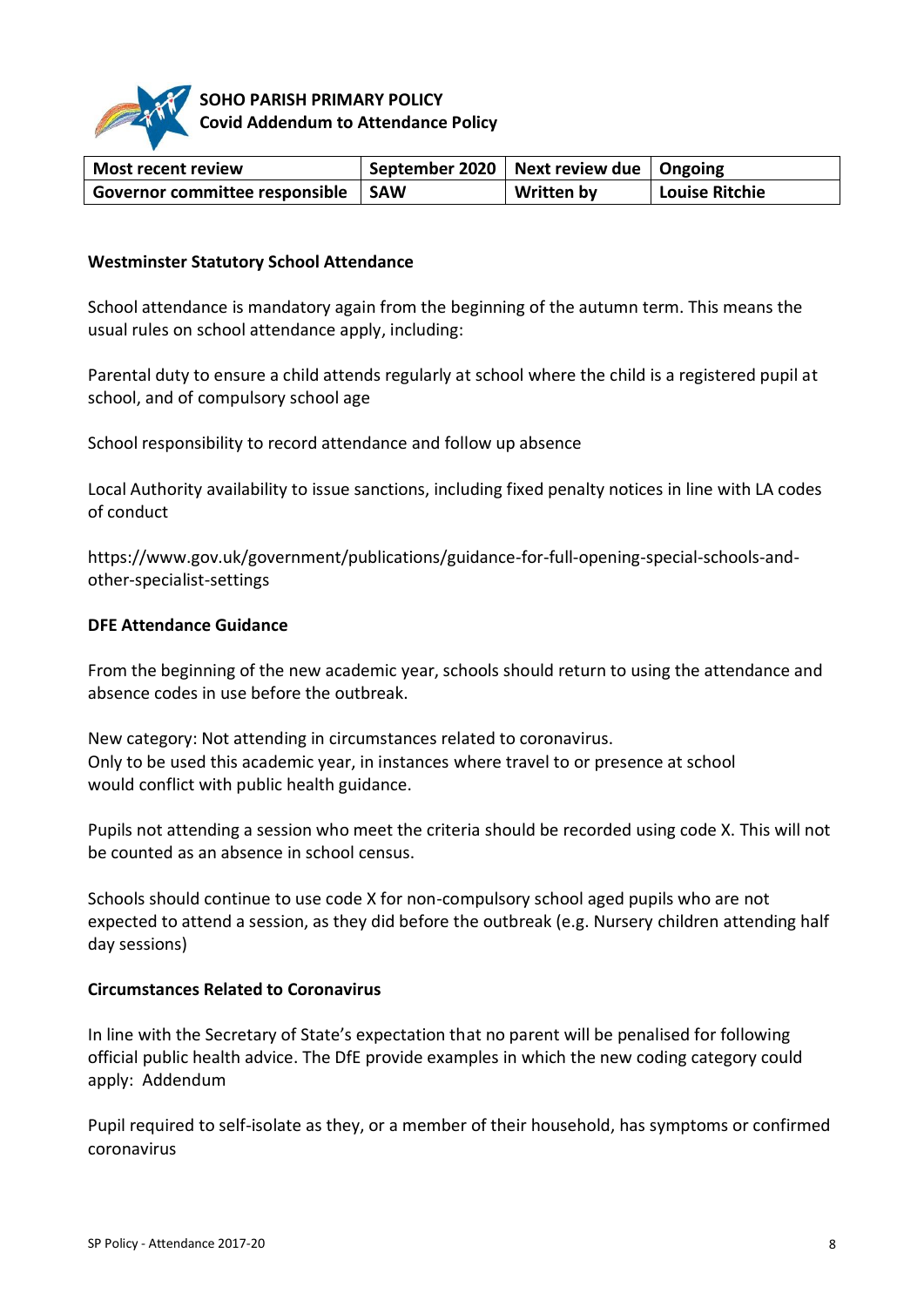Pupil required to self-isolate because they are a close contact of someone who has symptoms or confirmed coronavirus

Pupil required by legislation to self-isolate as part of a period of quarantine

Pupil clinically extremely vulnerable in a future local lockdown scenario only

### **Pupil Shielding or Isolating**

Shielding advice for all adults and children was paused on 1 August 2020. It is expected most pupils will be able to return to school as there will be far fewer advised to shield in future (current advice on shielding).

Pupil no longer required to shield but remains under the care of a specialist health professional. Should discuss their care at the next planned clinical appointment (RCPCH shielding guidance).

Pupil unable to attend because they are complying with clinical or public health advice. School expected to offer access to remote education and monitor engagement (action for all schools).

Pupil not able to attend as parents following clinical or public health advice. Absence will not be penalised (NHS shielded patient list).

#### **Illness Absence**

Code I: Illness (not medical or dental appointments)

Schools should advise parents to notify them on the first day the child is unable to attend due to illness. Schools should authorise absences due to illness unless they have genuine cause for concern about the veracity of an illness.

If the authenticity of illness is in doubt, schools can request parents to provide medical evidence to support illness. Schools can record the absence as unauthorised if not satisfied of the authenticity of the illness but should advise parents of their intention.

Schools are advised not to request medical evidence unnecessarily. Medical evidence can take the form of prescriptions, appointment cards, etc. rather than doctors' notes.

#### **Westminster Back to School Campaign**

Returning to school is vital for a child's education and wellbeing.

Time out of school is detrimental for children's cognitive and academic development, particularly for disadvantaged children. It can affect both current learning, and future ability to learn, and therefore we need to ensure all pupils can return to school sooner rather than later.

The safety of children and staff is a top priority. Schools are regularly assessing the risk posed by coronavirus and have put measures in place to support the need of their staff and children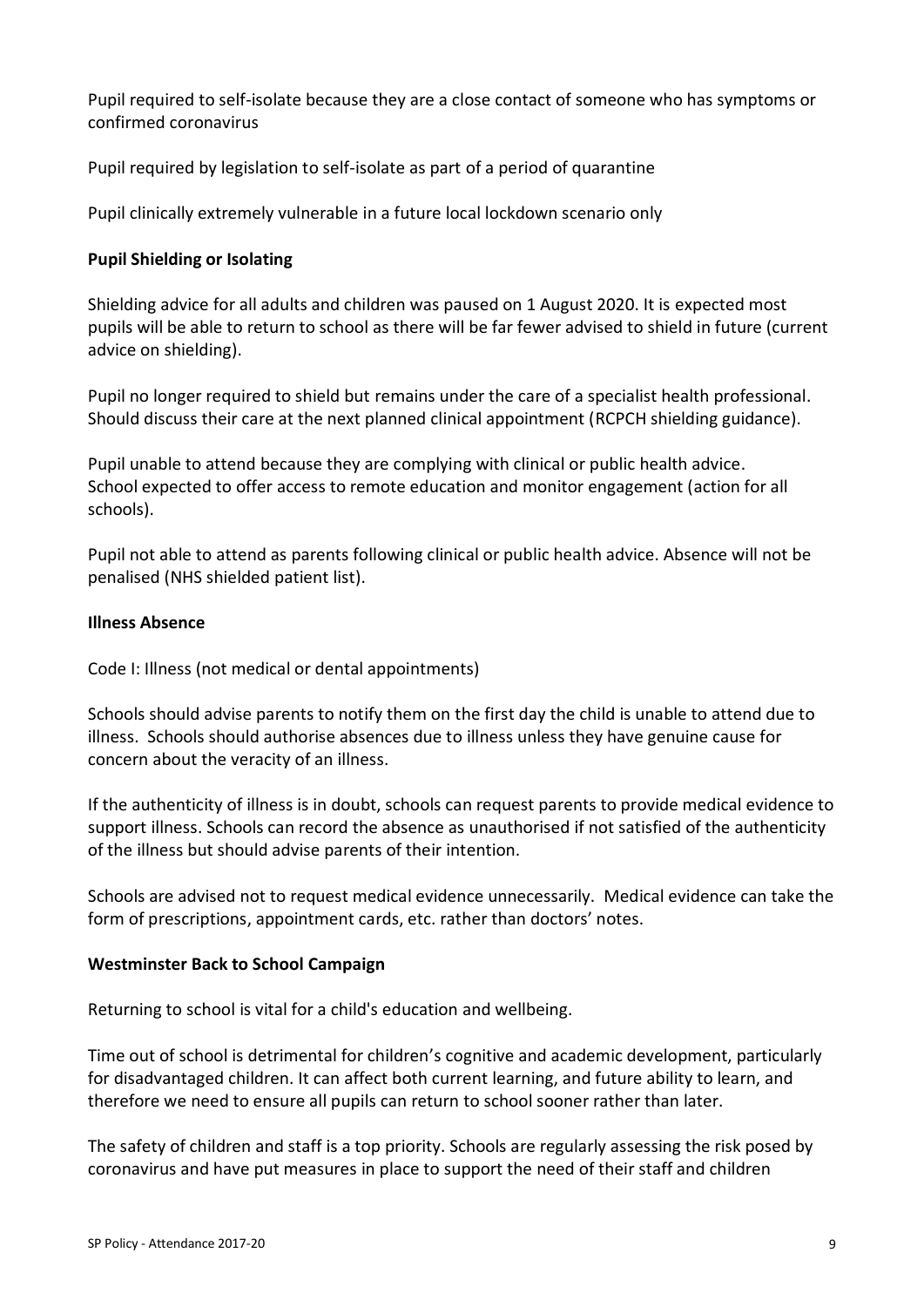### **Westminster Education Service**

#### School Standards

In order to support schools in managing attendance as all children return to school this term, schools are asked to report by exception if they are facing low attendance numbers, using 85% as a threshold.

This will enable the Local Authority to ascertain where schools may need additional whole school support around getting children back into school. This threshold will be reviewed as the term progresses and in response to the intelligence gathered.

If your school has attendance of 85% or below, please send details to school.standards@rbkc.gov.uk every Monday morning up until half term.

#### **Required Action for Schools**

Guidance on Full Opening: Action for all Schools & Local Authorities

Communicate clear and consistent expectations around school attendance to families.

Identify pupils who are reluctant or anxious about returning or who are at risk of disengagement and develop plans for re-engaging them. Including disadvantaged and vulnerable pupils, with persistent absence prior to the pandemic, or not engaged during the pandemic.

Use the additional catch-up funding to put measures in place for those families who will need support to secure regular attendance.

Work closely with other professionals to support the return to school, including continuing to notify the child's social worker of non-attendance.

#### **Pupils or families anxious about returning to school**

Schools should bear in mind the potential concerns of pupils, parents and households who may be reluctant or anxious about returning and put the right support in place to address this.

This may include pupils who have been shielding previously but advised that this is no longer necessary, living in households where someone is clinically vulnerable, or concerned about the increased risk of coronavirus (including those from Black, Asian and Minority Ethnic backgrounds or with conditions such as obesity and diabetes).

If parents of pupils with significant risk factors are concerned, we recommend schools provide reassurance of the measures they are putting in place to reduce the risk in school.

#### **Early Help Attendance Referral**

Children not attending school regularly: This includes pupils of statutory school age enrolled at a Westminster School with more than 10% unauthorised absence over the past term.